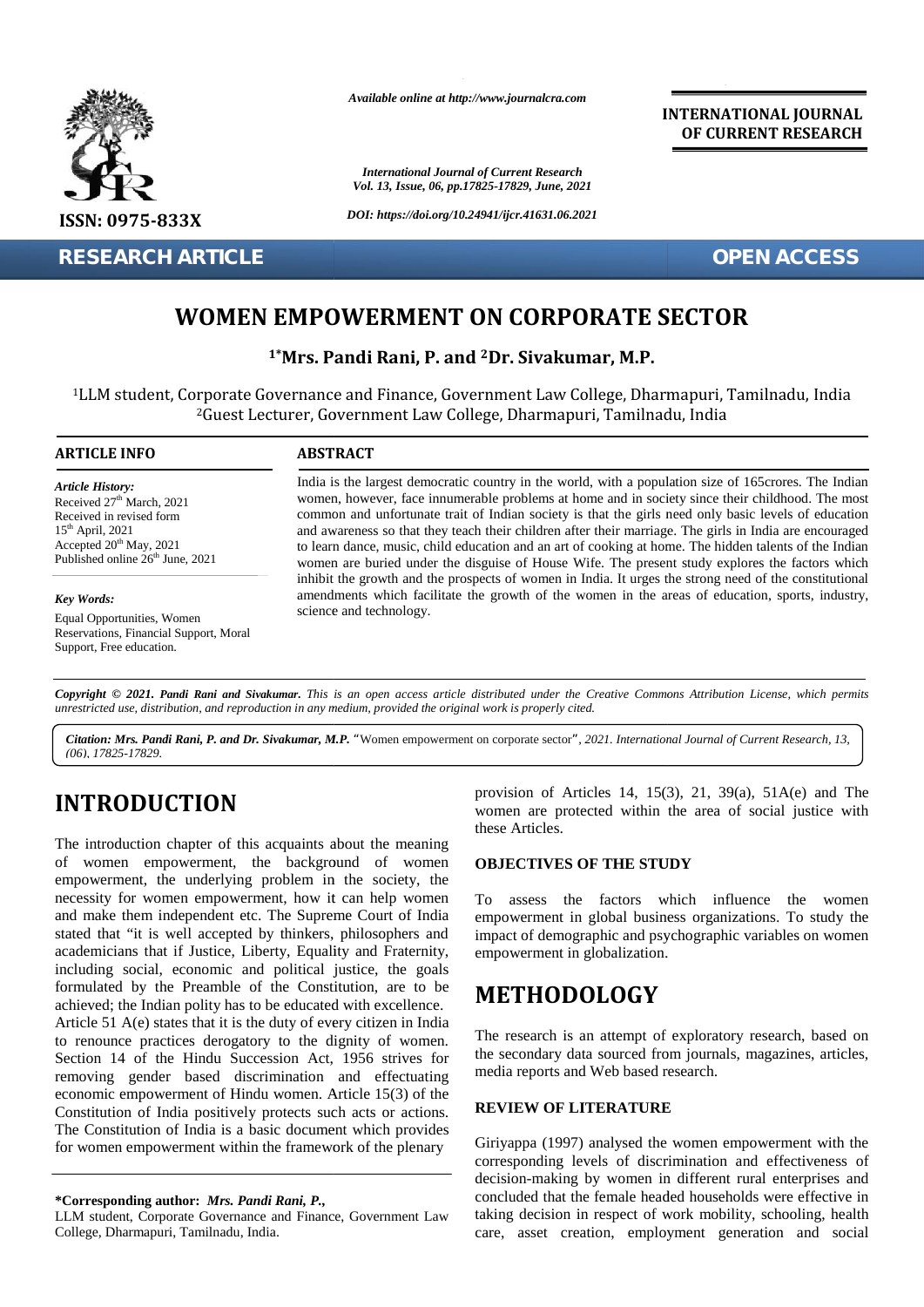participation in low social status households. Jyothi (1998) reported in her study on employment pattern and empowerment of rural women in Kolar district that the distribution of women according to the level of empowerment showed that most of the women had medium level of empowerment, while few women belonged to high level of empowerment, remaining 54 women had low level of empowerment. Seema Srivastava (2015) written down their paper on "Corporate social Responsibility Reporting inIndia". In the Research has study on evaluate annual reports of two Indian company namely as Hindustan Unilever Ltd. And Infosys Ltd. Dr. Manish Sood (2015) written down their paper on "Corporate Social Responsibility and the Roleof SME's in India" In this article researcher has found that small and medium enterprises play a pivotal role in ensuring overall development of a country but when it comes to the question of shouldering CSR only a handful of Small firm are seen Successful.

**WHAT IS WOMEN EMPOWERMENT?:** Empowering women is allowing them to make their own decision in Every Walk of their life. This is important for women because they are being suppressed by people around them and it is high time they come out of waste suppression. Most of the women these days are employed in service sectors. Women want to be treated as equals so much so that if a woman rises to the top of her field it should be a commonplace occurrence that draws nothing more than a raised eyebrow at the gender.

**HISTORY OF WOMEN EMPOWERMENT:** Equal rights for men and women are enshrined under Articles 14 to 16 in the Indian. Constitution, which came into effect on 26 January 1950.Discrimination based on gender is strictly prohibited. Indian women received universal suffrage during India's independence in 1947, long before several Western countries granted women the right to vote. India was the second country in modern history to have a female leader, Indira Gandhi, in 1966 after another South Asian state, Sri Lanka, elected Sirimavo Bandaranaike in  $1960<sup>1</sup>$ . New Delhi has also taken a concerted effort to ratify key international conventions to end **SPECIAL** discrimination against women. It is a founding member of the International Labour Organisation (ILO) and has ratified 47 conventions and one protocol<sup>2</sup>. It signed the Convention on the Nat Elimination of All Forms of Discrimination against Women  $(CEDAW)^3$  in 1980 and ratified it in 1993 with some spec reservations. It has yet to ratify the Optional Protocol of the CEDAW and National Action Plan on Women, Peace and Security. Within the country, the Dowry Prohibition Act, 1961 and the Protection of Women from Domestic Violence Act, 2005 have been enacted to criminalise instances of dowry and domestic violence. The government also increased maternity leave from 12 weeks to 26 weeks under the Maternity Benefit Act in 2017 for the private sector<sup>4</sup>. The Women's Reservation wom Bill gives 33 per cent reservation for women seats in all levels of Indian politics. This is an attempt to increase female political participation.

The bill was first introduced on 12 September 1996 by the DeveGowda government. Successive governments tried to push for the bill but it took 14 years to get it passed in the RajyaSabha (Upper House of Parliament).<sup>5</sup> The bill has yet to be passed in the LokSabha (Lower House of Parliament) and in all state legislative assemblies. The introduction of the bill was a historic attempt to alter gender demographics in the Indian polity. Proponents of the quota system argue that it is a necessary step to increase women's effective and meaningful participation in the political system. It could help to expedite a process that usually takes generations by incorporating women's voices in governance.

### **EMPOWERMENT OF WOMEN IN INDIA**

Women empowerment in India is heavily dependent on many different variables that include geographical location, educational status, social status caste and class and age. Policies on women empowerment exist at national, state and local levels in many sectors including health, education, economic opportunities, gender based violence and political participation.

**The following schemes at present are aiming to women empowerment and gender equality in India:**

- Integrated Child Development Services (ICDS) (1975)
- RashtriyaMahilaKosh (1993).
- The Rajiv Gandhi National Crèche Scheme for Children of Working Mothers.
- Ujiawala (2007)
- Dhanalakshmi (2008)
- Short Stay Homes
- Swadhar
- Rajiv Gandhi Scheme for Empowerment of Adolescent Girls (RGSEAG) (2010)
- National Mission for Empowerment of Women.

#### **INITIATIVES FOR WOMEN EMPOWERMENT**

**National Commission For Women Empowerment (January 1992):** The Government set- up this statutory body with a specific mandate to study and monitor all matters relating to the constitutional and legal safeguards provided for women review the existing legislation to suggest amendments wherever necessary.

**Reservation For Women Empowerment In Local Self- Government:** The 73rd constitutional amendment acts passed in 1992 by parliament ensure one-third of the total seats for women in all elected offices in local bodies whether in rural areas or urban areas.

**The National Plan Of Action For The Girl Child (1991- 2000):** The plan of action is to ensure survival, protection and

<sup>1</sup>Constitution of India, India.gov.in. https://www.india.gov.in/my government/constitution-india. Accessed on 11 June 2020.

<sup>&#</sup>x27;India & ILO', Government of India, Ministry of Labour & Employment. https://labour.gov.in/lcandilas division/india-ilo.Accessed on 10 June 2020.

The CEDAW was adopted by the UN General Assembly in 1979. It is commonly known as the international bill of rights for women

<sup>4</sup>M Venkaiah Naidu, "There's no progress if women lag behind", *The Hindu*, 13 January 2018. https://www. thehindubusinessline.com/opinion/theres-no progress-if-women-lag-behind/article9575999. ece. Accessed on 12 June 2020

<sup>5</sup> "Women's Reservation Bill: All you need to know about the bill which will bring 33 percent reservation for women in LokSabha", *India Today*, 7March 2020. https://www.indiatoday.in/education-today/gk-current-

affairs/story/women-s-reservation-bill-all-you-need-to-know-about-the-bill which-is-yet-to-be-passed-in-lok-sabha-1653451-2020-03-07. Also see 'Women's Reservation Bill [The Constitution (108th Amendment) Bill, 2008]', PRS Legislative Research, 6 May 2008. https://www.prsindia.org/billtrack/womens-reservation-bill-the-

constitution-108th-amendment-bill-2008-45. Accessed on 13 June 2020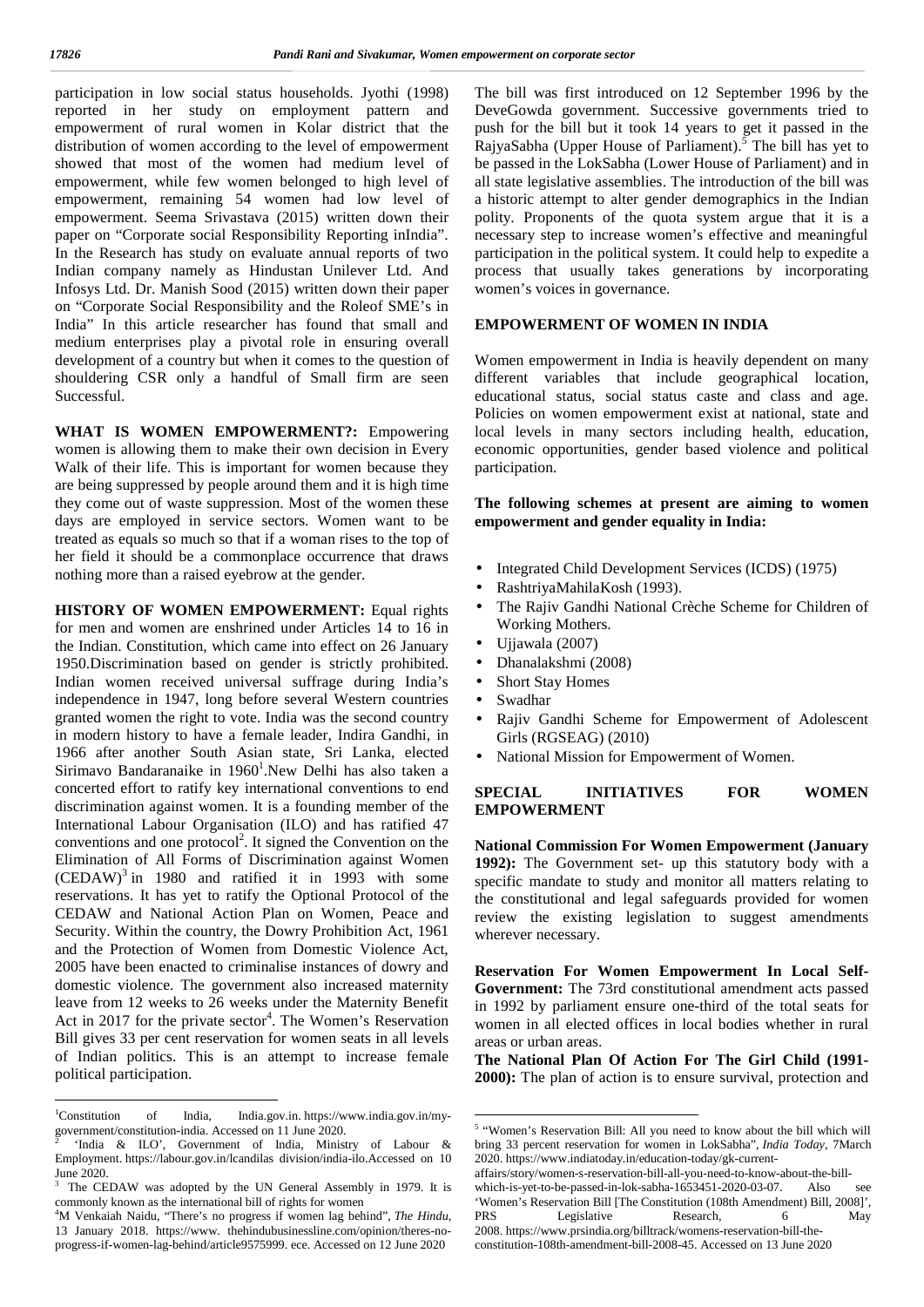development of the girl child in order to safeguard the bright future of the girl child.

**National Policy For The Women Empowerment (2001):** The Department of Women and Child Development in the Ministry of Human Resource Development have prepared a "National Policy for the Women Empowerment" in the year 2001.

### **EMPOWERMENT AND ITS RELATIVITY TO WOMEN**

Women in the Indian society still looks towards the society to grant them power or empower them in various ways. Women empowerment talks much about empowering women in various ways<sup>6</sup>. 21st century women have now become vital r part& parcel of society. Situation of women changed completely from the last 30 years. The year 1970 marked the year of development of women. Women made up more than half the world's population, produced 80 present of its food, laboured for two thirds of its working hours, were paid 10 per cent of its income and owned one present of its property..Such as:

#### **The loss of their control over resources**

- The unequal rating of paid and unpaid work.
- Unjust division of burden of families.
- The economic exploitation of women.

Women are making their presence felt in every field. However, discrimination against woman manifests in itself in most traditional as well as modern societies as a structural feature. One of such norms is the continuing preference for a son over the birth of a girl child, which is present in almost all societies and communities. The hold of this preference has strengthened rather than weakened and its most glaring evidence is in the falling sex ratio<sup>7</sup>. The society is more biased in favor of male toda child in respect of education, nutrition and other opportunities. The root cause of this type of attitude lies in the belief that male child inherits the clan in India with an exception in Meghalaya. Women often internalize the traditional concept of their role as natural, thus inflicting an injustice upon them. Poverty is the reality of life for the vast majority of women in India. Lack of awareness about legal and constitutional provisions and failure in realizing it, is another factor that hinders the process of empowerment. Most of the women are not aware of their legal rights. Even women who are aware lack the courage to take the legal step. The legislation which affects women most is their situation in marriage and inheritance.

**ELECTED WOMEN MEMBERS:** Many factors are responsible and decisive in the election of women candidates such as literacy, financial position, liberal family background, support of other members of the family, strong personality etc. Since most of the women lack access to these, few women get tickets and even fewer get elected from this handful of women candidates. India are disempowered relative to men in respect of decision making power, freedom of movement, education, employment, exposure to media, political participation etc and face domestic violence to a considerable degree and occupy the subordinate status both at home and in the society even in the 21st century.

**POLITICAL PARTICIPATION:** In conventional analysis it means activities related to electoral politics like voting, campaigning, holding party office and contesting election. But in broader sense it encompasses all voluntary actions intended to influence the making of public policies, the administration of public affairs and the choice of political leaders at all levels of government. Political interventions by women of India today range from movement for peace and good governance to protest against dowry, rape, domestic violence, food adulteration, price rise etc. the voting percentage of men and women in the first twelve elections of independent India. In the very first election the percentage of women voter was significantly low (37%). Many women were left out as their names were not properly registered.

**DOMESTIC VIOLENCE:** It is observed that extent of violence is not lessened by age. In the age group of 15-19 years, 53.5 per cent women experienced physical or sexual violence in India as compared to 42 per cent in the age group 40-49 years. Both types of violence are higher for ever married women than for never married women. Almost 60 per cent ever married women experienced physical or sexual violence as against 54.9 per cent never married women.

**EXPOSURE TO MEDIA:** Women's exposure to media reveals that percentage of women not exposed to media is more than double that of men. About 89% of women are exposed to media as compared to 88 per cent in case of men. 32% of women do not have access to media regularly. Since it is an important source of empowerment, greater proportion of women without having access to media reflects the relatively disadvantageous position of women in relation to men with regards to empowerment.

**WOMEN EMPOWERMENT AT WORKPLACE:** In today's business world, leaders know the importance of empowering women at work. The power of women in the workplace is now clear. The benefits are well documented and include driving innovation and boosting the corporation's profits. Increasingly, companies are studying their policies regarding women empowerment to strengthen female leadership and direct the conversation. Whether it's to set clear goals for diversity or implement initiatives by successful female leaders, the idea of being "indispensable" in the workplace has never been more important.

**FREEDOM OF MOVEMENT:** Free mobility of women is another indicator of women empowerment. The data reveals that about half of women are allowed to go to the market or to the health facility alone. Only 64 per cent are allowed to travel alone to places outside the village or community. While not all women are allowed to go to these places alone, only a minority are not allowed to go at all. Compared to urban women, rural women have less mobility. Women's mobility is also affected by their background characteristics like age, education, marital status, type of family etc.

**CONSTITUTIONAL PROVISIONS FOR WOMEN:** The Constitution of India granted equality to women and empowered the State to take special measures of positive discrimination by eliminating the cumulative socio economic, education and political disadvantages faced by the women. People of India used to say this country as "Bharat-Mata" however never realised the true meaning of it. Bharat-Mata means a mother of every Indian whom we have to save and

<sup>6</sup>(financial, social, cultural, legal& political)  $7$ (Seth, 2001)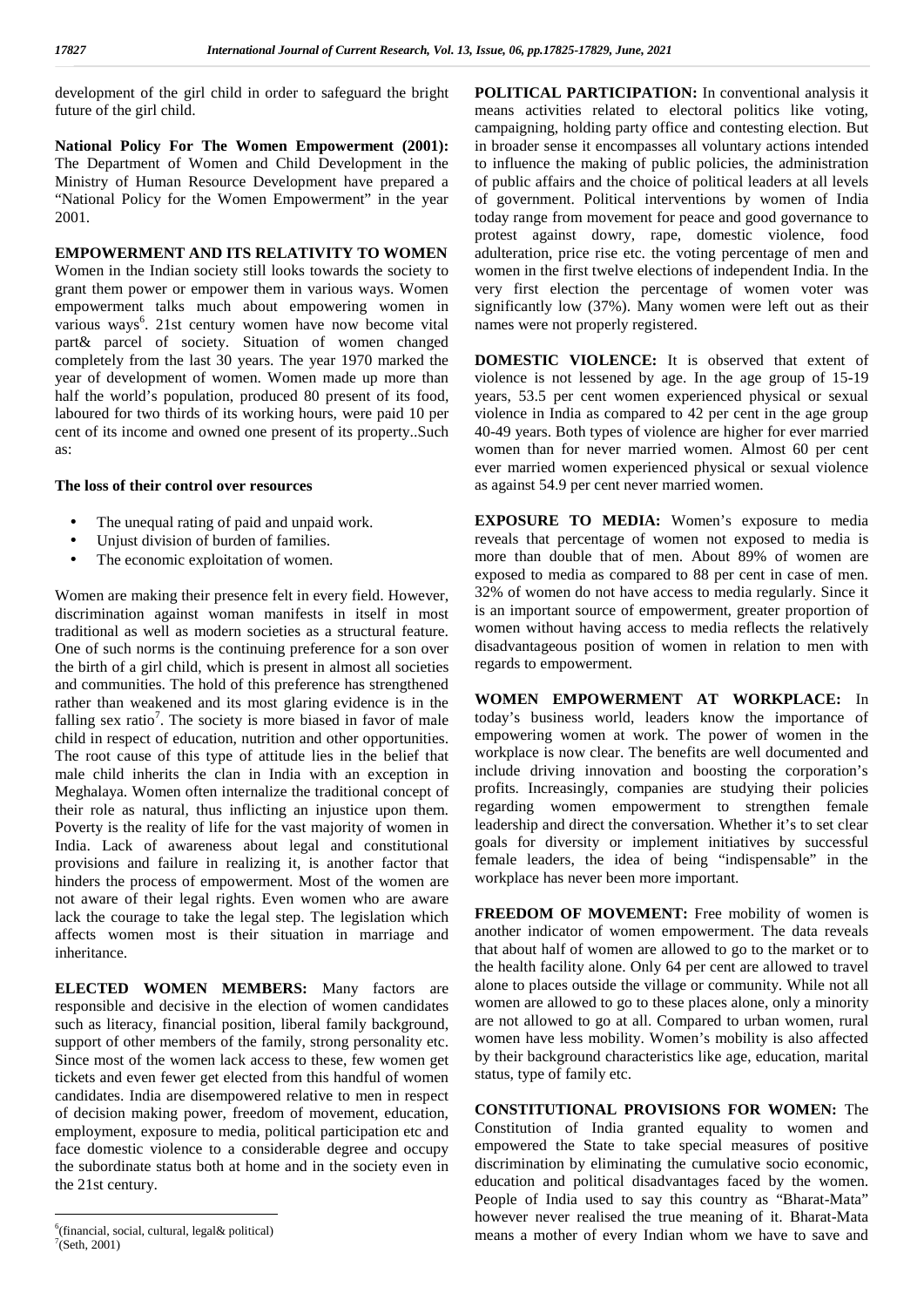care always. The Fundamental Rights ensure equality before the law and equal protection of law and prohibit any kind of discrimination against women irrespective of religion, race, caste, sex or place of birth, and guarantee equality of opportunity to all citizens in matters relating to employment. Articles 14, 15, 15(3), 16, 39(a), 39(b), 39(c) and 42 of the Constitution are of specific importance.

*CASE: In case of C.B. Muthumma v. Union of India (1979) 4 SCC 260)44:* In this case a writ petition was filed by Ms Muthamma, a senior member of the Indian Foreign Service, complaining that she had been denied promotion to Grade I illegally and unconstitutionally. She pointed out that several rules of the civil service were discriminatory against women.

At the very threshold she was advised by the Chairman of the UPSC against joining the Foreign Service. At the time of joining she was required to give an undertaking that if she married she would resign from service. Under Rule 18 of the Indian Foreign Service (Recruitment, Cadre, Seniority and Promotion) Rules, 1961, it was provided that no married woman shall be entitled as of right to be appointed to the corrier  $\sum_{n=1}^{\infty}$  Under Bule  $\mathcal{L}(2)$  of the Indian Espaina Service service. Under Rule 8(2) of the Indian Foreign Service (Conduct and Discipline) Rules, 1961, a woman member of the service was required to obtain permission of the Government in writing before her marriage was solemnised. At any time after the marriage she could be required to resign if the Government was confirmed that her family and domestic commitments were likely to come in the way of the due and efficient discharge of her duties as a member of the service. On numerous occasions the petitioner had to face the consequences of being a woman and thus suffered discrimination, though the Constitution specifically under Article 15 prohibits discrimination on grounds of religion, race, caste, sex or place of birth and Article 4 provides the principle of equality before law.

**THE INDIAN PENAL CODE (IPC) AND THE WOMEN<br><b>PROTECTION:** Rape (Sec. 376 IPC). Kidnapping and **PROTECTION:** Rape (Sec. 376 IPC), Kidnapping and Abduction for different purposes ( Sec. 363-373), Homicide for Dowry, Dowry Deaths or their attempts (Sec.302/304-B IPC), Torture, both mental and physical (Sec. 498-A IPC), Molestation (Sec. 354 IPC), Sexual Harassment (Sec. 509 IPC) Importation of girls up to 21 years of age. The Crimes identified under the Special Laws. Although all laws are not gender specific, the provisions of law affecting women significantly have been reviewed periodically and amendments carried out to keep pace with the emerging requirements.

**IMPORTANT ACTS TO SAFEGUARD WOMEN:** The human rights which explicitly recognizes that women's rights are human rights. In response to this expanded definition of human rights, in March 1994, the United Nations Commission on Human Rights agreed to appoint a Special Rapporteur on violence against women and to integrate the rights of women into the human rights mechanisms of the United Nations.

- The Employees State Insurance Act 1948
- The Plantation Labour Act 1951
- The Family Courts Act 1954
- The Special Marriage Act 1954
- The Hindu Marriage Act 1955
- The Hindu Succession Act 1956 with amendment in 2005
- Immoral Traffic (Prevention) Act 1956
- The Maternity Benefit Act 1961 (Amended in 1995)
- Dowry Prohibition Act 1961
- The Medical Termination of Pregnancy Act 1971
- The Contract Labour (Regulation and Abolition) Act1976
- The Equal Remuneration Act 1976
- The Prohibition of Child Marriage Act 2006
- The Criminal Law (Amendment) Act 1983
- The Factories (Amendment) Act 1986
- Indecent Representation of Women (Prohibition) Act1986
- Commission of Sati (Prevention) Act 1987
- The Protection of Women from Domestic Violence Act2005

**RECENT DEVELOPMENTS:** The Government of India has declared 2001 as Women's Empowerment year. The national policy of empowerment of women has set certain clear-cut goals and objectives. The following are the specific objectives of National Policies particularly of rural folk on Empowerment of women in India.

- Creating an environment through positive economic and social policies for full development of women to enable them to realize their full potential.
- Equal access to participation and decision making of women in social political and economic life of the nation.
- Equal access to women to health care, quality education at all levels, career and vocational guidance, employment, equal remuneration, occupational health and safety, social security and public life etc.,
- Changing societal attitudes and community practices by active participation and involvement of both men and women.
- Ministering a gender perspective in the development process.
- Elimination of discrimination and all forms of violence against women and the girl child.
- Building and strengthening partnerships with civil society, particularly women's organizations.

### **SUGGESTIONS**

The need of women empowerment arose because of the gender discrimination and male domination in the Indian society since ancient time. Women are being suppressed by their family members and society for many reasons. They have been targeted for many types of violence and discriminatory practices by the male members in the family and society in India and other countries as well. Wrong and old practices for the women in the society from ancient time have taken the form of well-developed customs and traditions. There is a tradition of worshipping many female goddesses in India including giving honour to the women forms in the society like mother, sister, daughter, wife and other female relatives or friends.But, it does not mean that only respecting or honouring women can fulfil the need of development in the country. It needs the empowerment of the rest half population of the country in every walk of life.Gender inequality is the main social issue in India in which women are getting back in the male dominated country. Women empowerment needs to take a high speed in this country to equalize the value of both genders. Uplifting of women in all means should be the utmost priority of the nation.